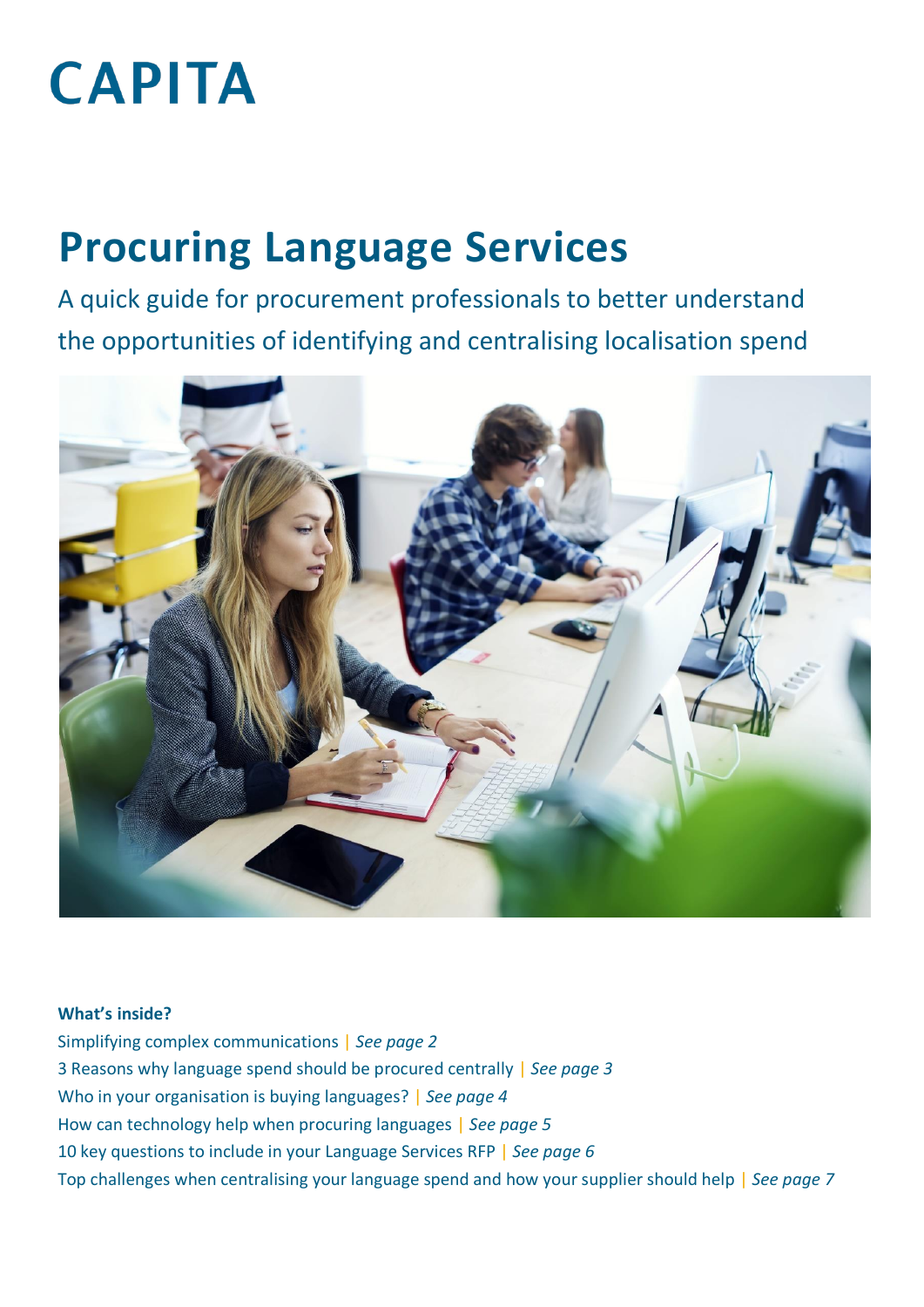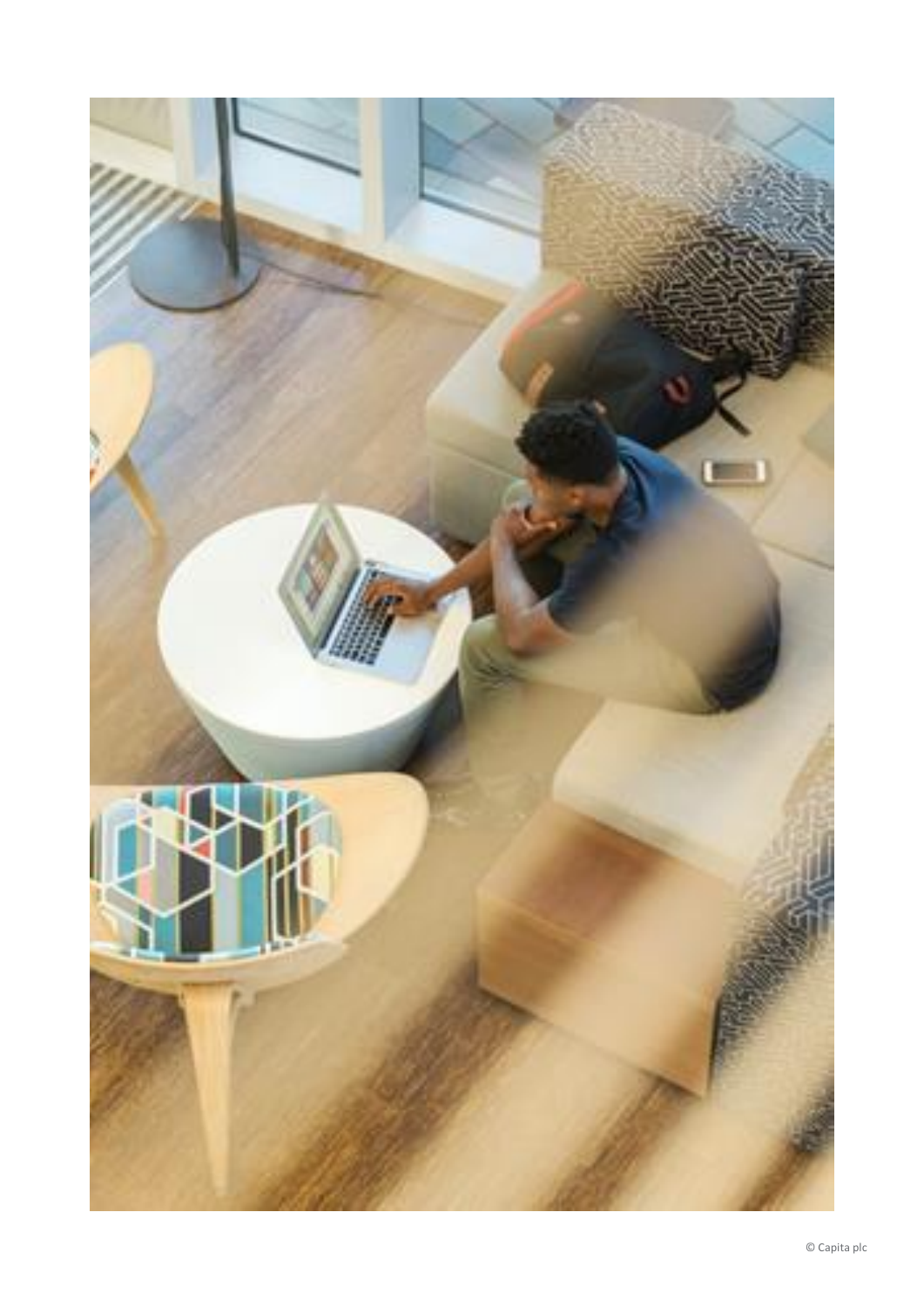# **Simplifying complex communications with secure and personal language solutions**

**Capita Translation and Interpreting - Helping you manage an ever-evolving, complex digital journey.**

**Blending technology and language experts to develop the most efficient and cost-effective workflows, and guaranteeing compliance, transparency, and consistency for our customers every time.**

Regardless of your experience in procuring language services – whether it be for [e-Learning,](https://www.capitatranslationinterpreting.com/e-learning-training-translation/) [digital or](https://www.capitatranslationinterpreting.com/website-translation/)  [website localisation](https://www.capitatranslationinterpreting.com/website-translation/) or [face to face o](https://www.capitatranslationinterpreting.com/interpreting-services/)r [remote interpreting](https://www.capitatranslationinterpreting.com/capita-livelink-remote-interpreting/) – we combine in-depth market understanding and technologies to help build the right solution.

#### **Ensuring your brand and reputation are protected**

Our language [Ecosystem i](https://www.capitatranslationinterpreting.com/about-us/our-ecosystem/)s designed to facilitate a symbiotic relationship between you, your language assets and our people. We go beyond the normal levels of validation and vetting to ensure you have the right people for the job, using technology to better manage projects and processes vi[a SmartMATE](https://www.capitatranslationinterpreting.com/smartmate/) and [LiveLINK.](https://www.capitatranslationinterpreting.com/capita-livelink-remote-interpreting/)

#### **Mitigating risk: Ensuring compliance, avoiding liability**

We reduce the hidden risks associated with [translation](https://www.capitatranslationinterpreting.com/translation-services/) and [interpreting,](https://www.capitatranslationinterpreting.com/interpreting-services/) by working with the highest levels of compliance, corporate governance and security. Our [accreditations](https://www.capitatranslationinterpreting.com/about-us/translation-standards-memberships/) are a testament to the level of governance inherited from bein[g part of an organisation like Capita Plc](https://www.capitatranslationinterpreting.com/about-us/part-capita-plc/) and servicing customers in areas such as [Financial,](https://www.capitatranslationinterpreting.com/financial-translation/) [Legal,](https://www.capitatranslationinterpreting.com/legal-translation/) [Public Sector](https://www.capitatranslationinterpreting.com/public-sector-language-services/) and [Manufacturing.](https://www.capitatranslationinterpreting.com/manufacturing-engineering-technical-translation-services/)

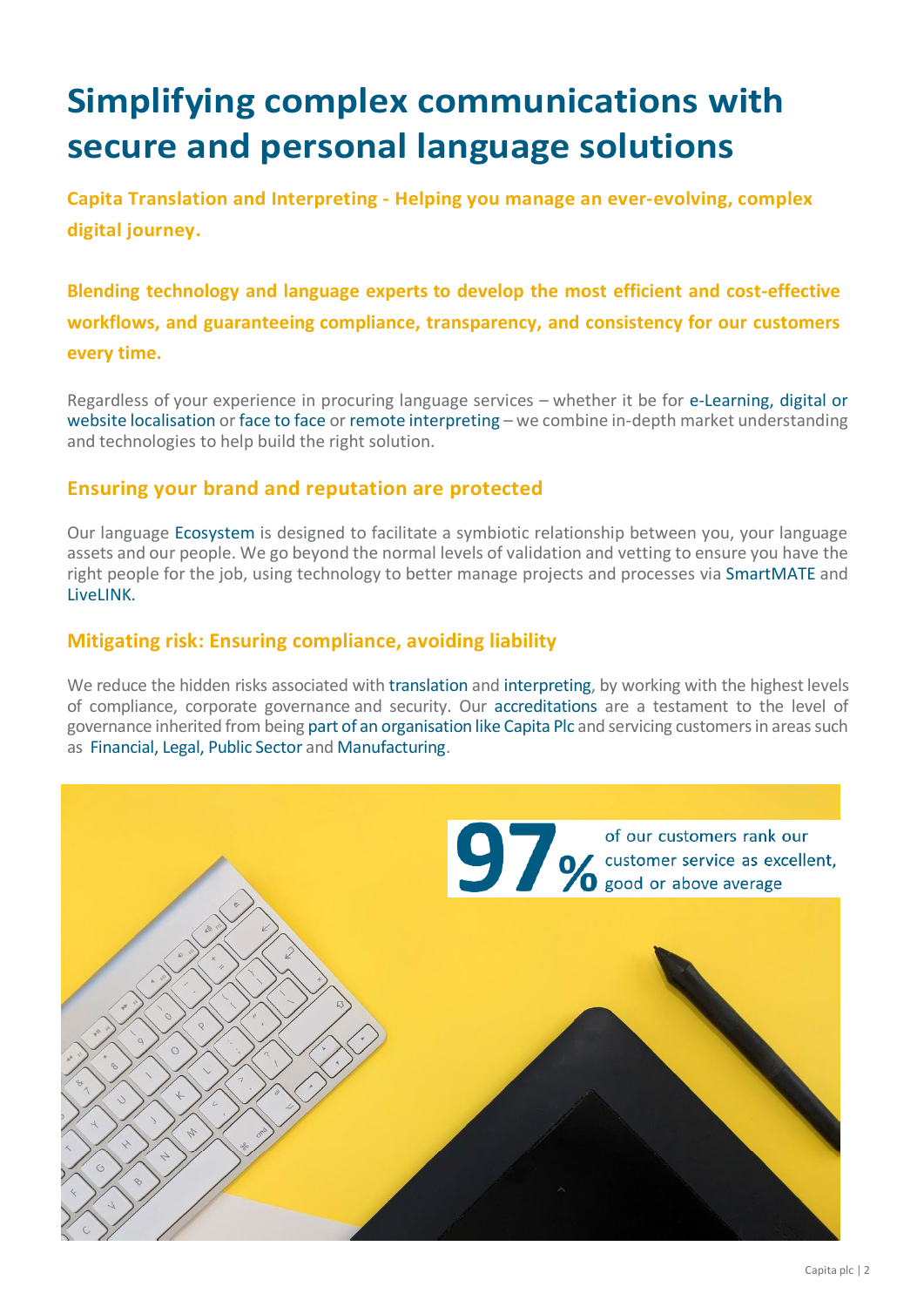## **3 Reasons why language spend should be procured centrally**

**Uncover, centralise and streamline your company wide language spend, and in doing so you will see three key benefits:** 

**Up to 50% saving opportunity** - translation and interpreting services can often amount to hundreds of thousands in uncontrolled annual spend. By streamlining expenditure and procuring centrally our customers are identifying efficiencies by leveraging language assets such as translation memories and glossaries, resulting in immediate and ever improving cost savings.

**Protect your brand** – language services have a high impact on your brand on a global scale. By centrally procuring, you can control and protect your brand, ensuring messaging adheres to guidelines on all multilingual content and avoiding costly corrections.



**Mitigate Risk** – translation requires sharing of data, sensitive content and business Intellectual property. Centralising the engagement with suppliers is critical to mitigate that risk, by controlling workflows from stakeholders through to linguists, in secure and auditable environments.

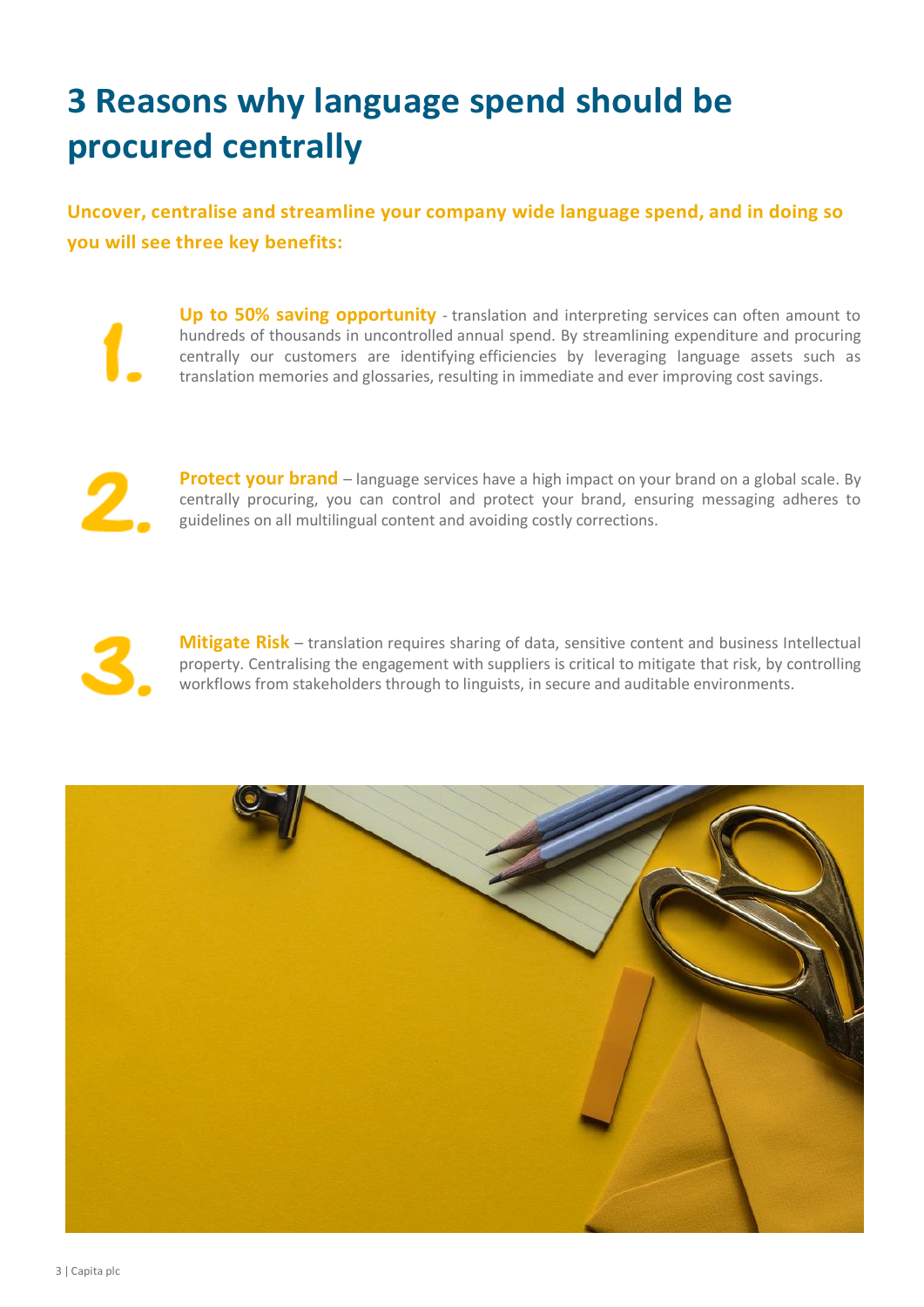### **Who in your organisation is buying languages?**

#### **Mapping your internal stakeholders is crucial to understanding and controlling spend.**

**Product teams:** will be translating the product content such as technical documentation, packaging, software or support material.

**Marketing:** translating website, marketing collateral or social media content.

**Customer support:** translating help and training material, as well as providing multilingual customer support possibly utilising language technology.

**HR and people functions:** continuously dealing with training, contracts and compliance in multiple languages.

**Legal and regulatory:** dealing with contracts, patent submissions, litigation or arbitration in different markets.

**Corporate:** in areas such as market updates, acquisitions or filings.

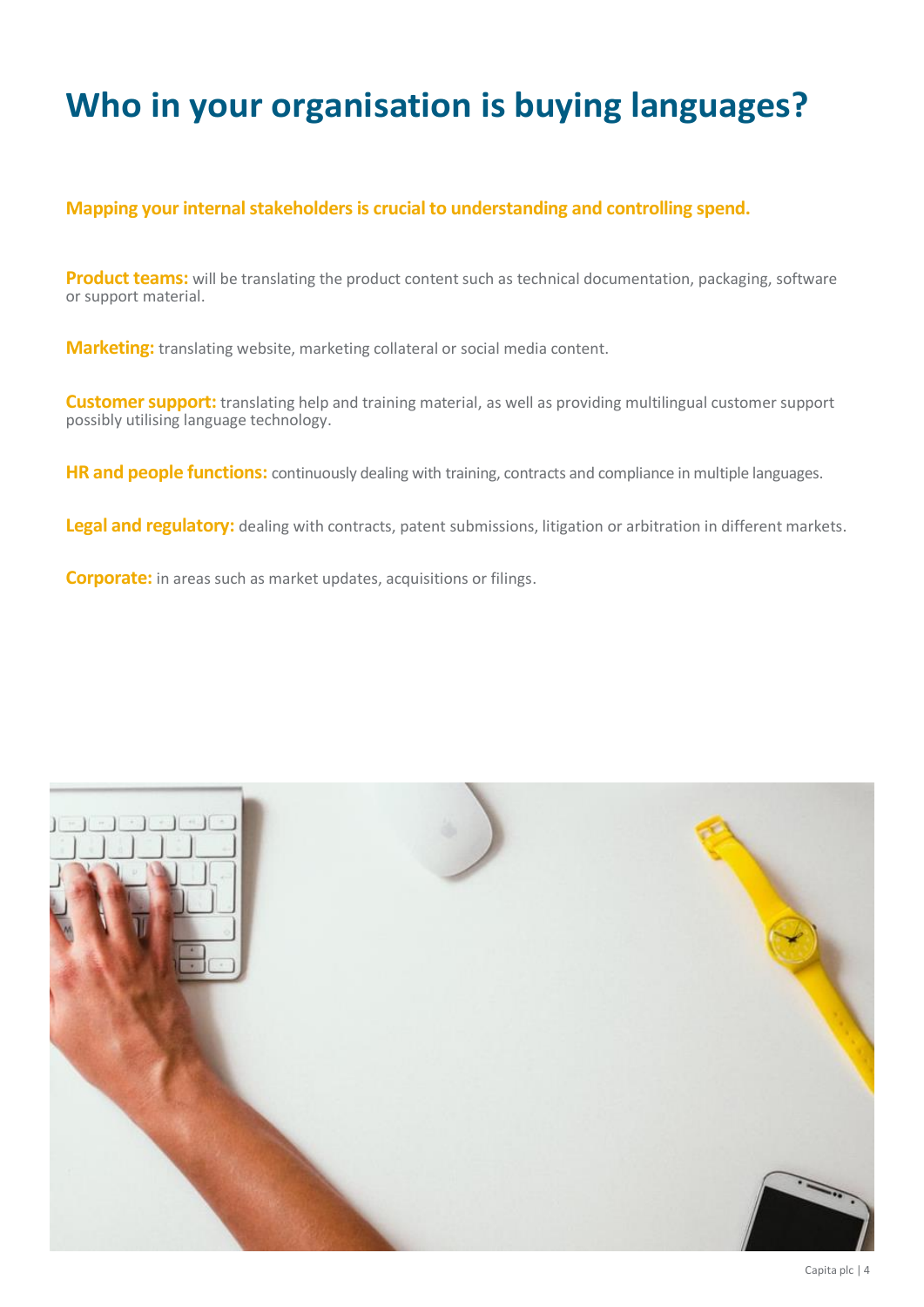# **How can technology help when procuring languages?**

#### **Utilise technology platforms available to provide simple, clear, secure and productive management of organisation-wide language service use.**



#### **Language procurement platform/dashboard**

Using a central dashboard helps control spend, facilitates project visibility and reporting, and improves internal customer experience.

#### **Translation Memory (TM)**

TM automates analysis of your material to identify repeated content from previously completed and approved translation. This means reduced costs of up to 75%, as well as increasingly consistent output quality. As more projects are completed, your TM grows and the cost and quality benefits increase.

#### **Machine Translation (MT)**

Can reduce translation costs by 30%, speed up process and support live 'gisting' (simple, quick understanding of content, for internal use). Including MT in the translation workflow is increasingly more common as technology rapidly improves and the benefits are high. Your supplier should advise when and where MT is appropriate for use.

#### **Remote Interpreting**

Can reduce interpreting costs by 40%, making interpreting accessible anywhere, anytime. To be considered for remote multilingual customer calls, client presentations or conferences, HR activities such as interviews or training.

#### **Connectors/Integration**

Create and manage content locally and transfer directly to your translation supplier. Integrating your own systems and platforms with those of your suppliers' makes translation workflows slicker and more secure by automating previously unnecessarily manual steps. Integrations are available between systems such as CMS', LMS', and authoring tools, among others.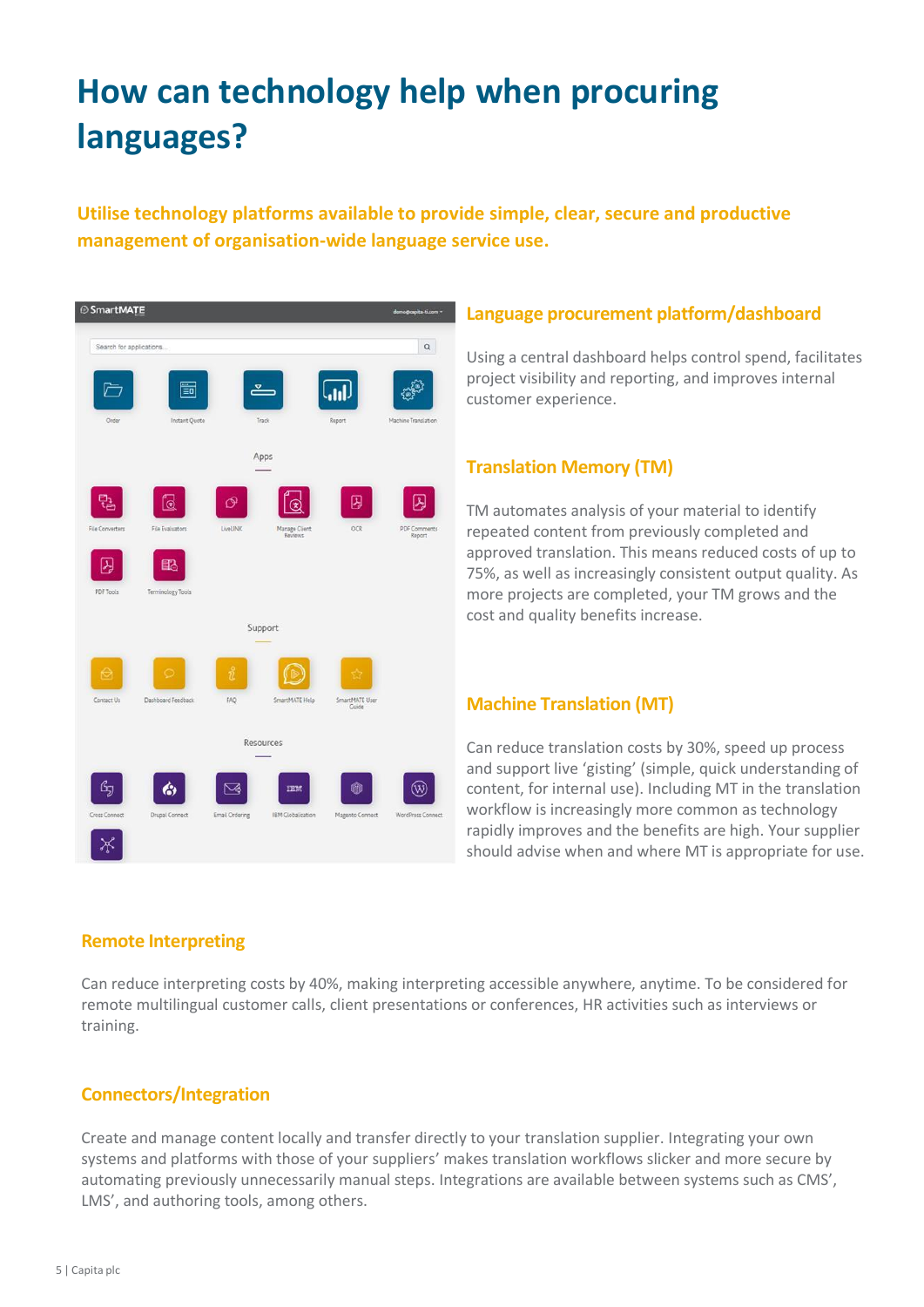### **10 key questions to include in your RFP**

### **Encourage your existing/potential suppliers to expand on the areas that will provide the most return on your investment**

- **1.** How are your translators selected, certified and trained?
- **2.** Do your company's employees receive on-going training? If so, please identify the standard ongoing training your company provides its employees/translators.
- **3.** Do you have a reporting mechanism in place to document quality accuracy and consistency with your company's customers? if so, how is it tracked and provide most recent accuracy level?
- **4.** Do you offer remote interpreting services and if so, how are they delivered?
- **5.** Please describe the technological advancements and improvements your company has made in translations during the last two years.
- **6.** Do you have processes in place to secure and protect confidential information and intellectual property rights of our business and our suppliers? Please describe.
- **7.** Describe sequence of events and level of effort recommended for clients to consider in planning their initial implementation strategy/transition/on-boarding.
- **8.** Does your company have a formal cost management process? If yes, please provide detailed explanation.
- **9.** Please indicate any other services that are included as part of the value you will provide if your company is awarded the business.
- **10.** Does your company maintain separate teams per client or does a team work on several accounts? Would your company have a dedicated account manager for our business? If so, where would he or she be located?

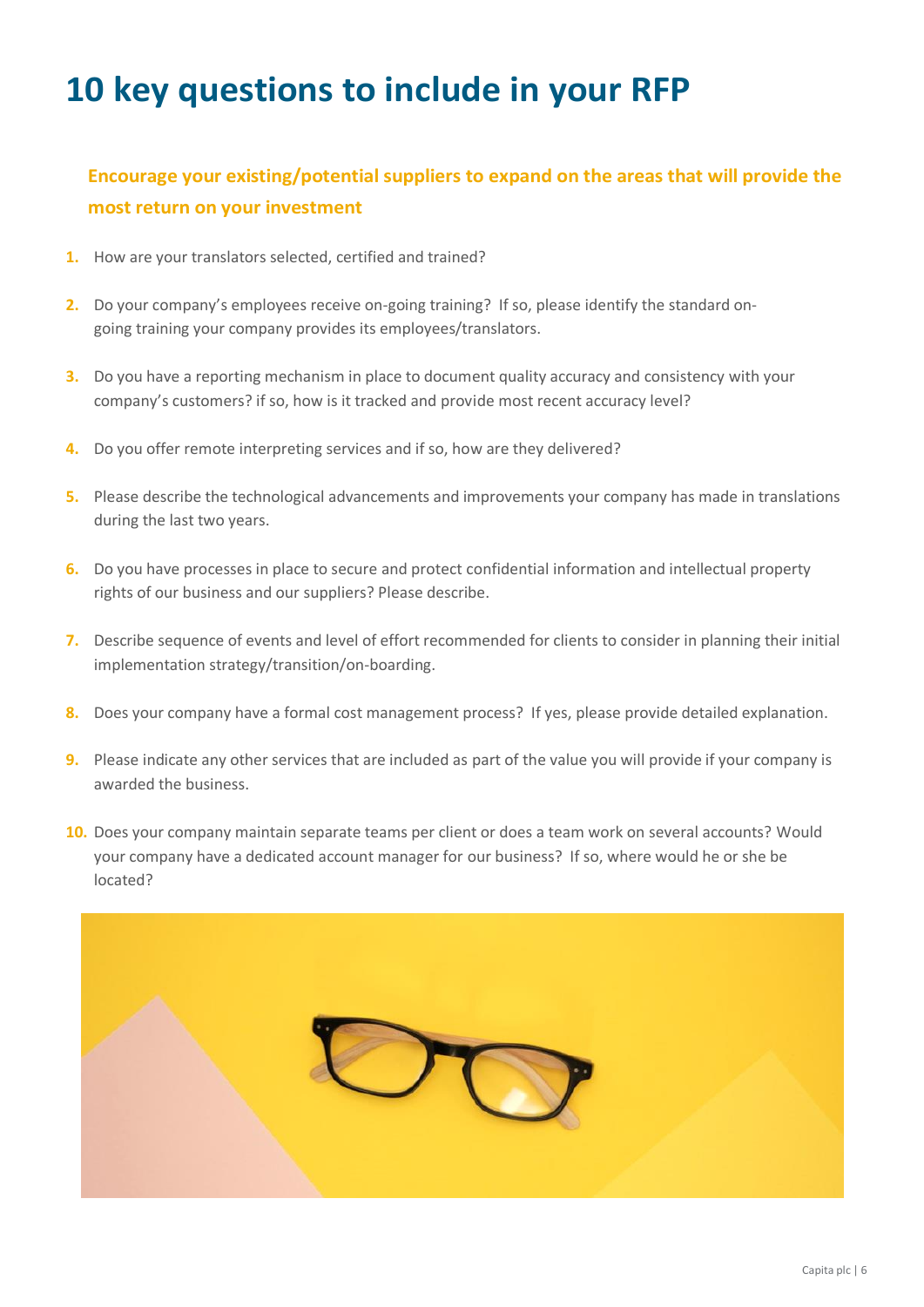# **Top challenges when centralising language spend and how your supplier should help you**

### **Discuss the following with your supplier:**

### **Identifying spend** is not always easy, as often the cost of translations is hidden within local budgets. Your supplier can

help engage with the right teams and identify opportunities.

#### **Language quality is**

**subjective.** You must convince stakeholders of the benefits of a centrally managed, qualitycontrolled language services supplier. Your supplier needs to help you by engaging with those evaluating the translations and building confidence and trust in the service.

#### **Maximising on technology**

benefits can deliver a big saving. Your supplier needs to be open to sharing the possible cost reduction opportunities based on their knowledge of your needs and industry trends such as translation memory, machine translation and automation.

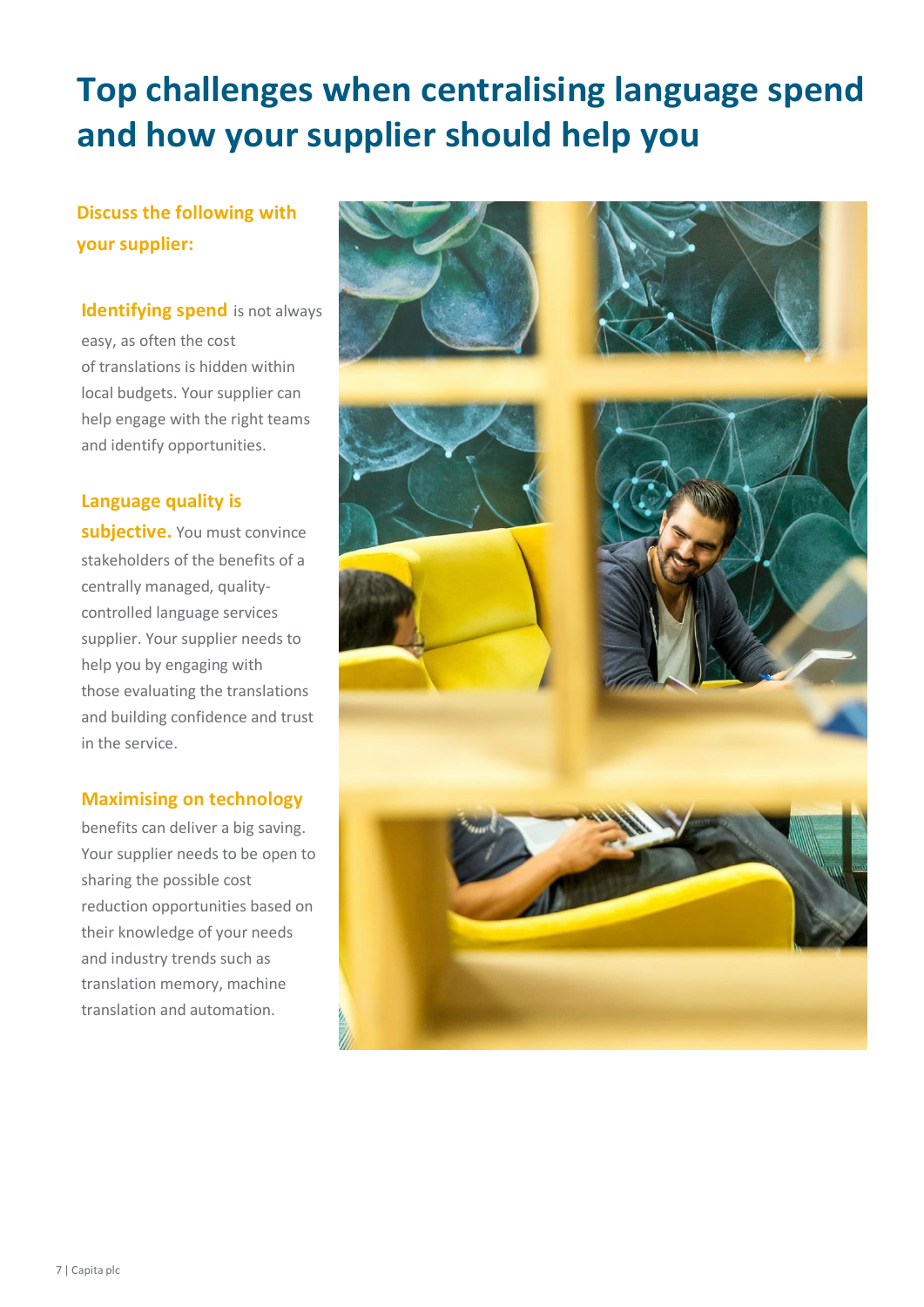### **Check out some more helpful information**

### **CAPITA**

A centralised approach to localisation What are the benefits and how to implement a future-proof strategy

Capita Translation and Interpreting - WHITE PAPER

### **CAPITA**

An introduction to machine translation: What, when, why and how? WHITE PAPER

文

Capita Translation and interpreting

 $\overline{P}$ 







Inside the WHITE PAPER Executive summary - Page 3<br>Starting with process design - Page 4 Moving on to process optimisation - Page 5 The end goal - process automation - Page 6<br>Five steps to an optimised process - Page 7